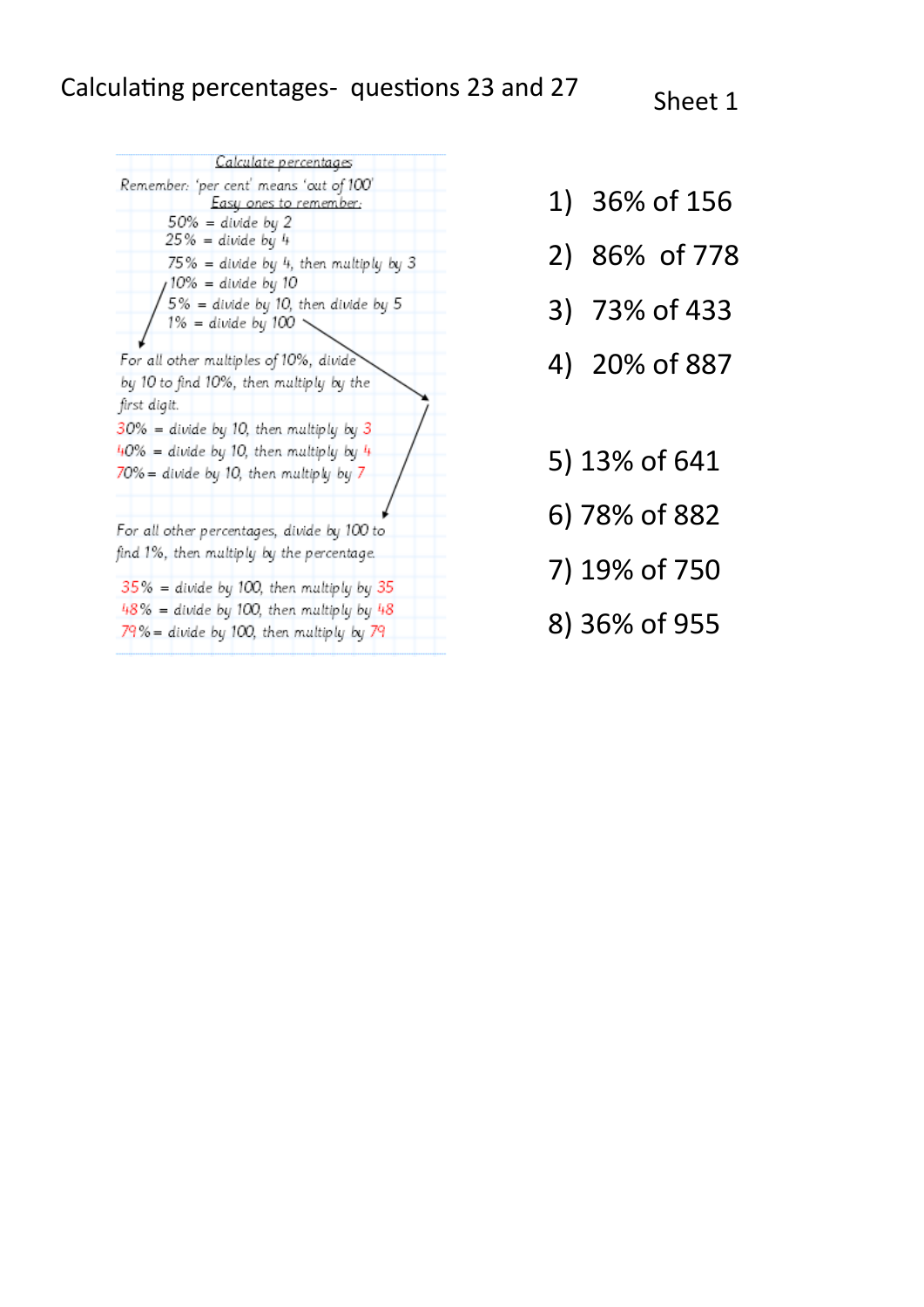Calculate percentages Remember: 'per cent' means 'out of 100' Easy ones to remember.  $50\%$  = divide by 2  $25\%$  = divide by 4  $75\%$  = divide by 4, then multiply by 3  $10\% = \text{divide by } 10$  $5\%$  = divide by 10, then divide by 5  $1\%$  = divide by  $100$ For all other multiples of 10%, divide by 10 to find 10%, then multiply by the first digit.  $30\%$  = divide by 10, then multiply by 3  $40\%$  = divide by 10, then multiply by 4 70% = divide by 10, then multiply by 7 For all other percentages, divide by 100 to find 1%, then multiply by the percentage.  $35\%$  = divide by 100, then multiply by 35  $48\%$  = divide by 100, then multiply by  $48$  $79\%$  = divide by 100, then multiply by  $79$ 

- 1) 21% of 697
- 2) 42% of 67
- 3) 7% of 239
- 4) 69% of 751
- 5) 84% of 307
- 6) 75% of 241
- 7) 82% of 155
- 8) 36% of 828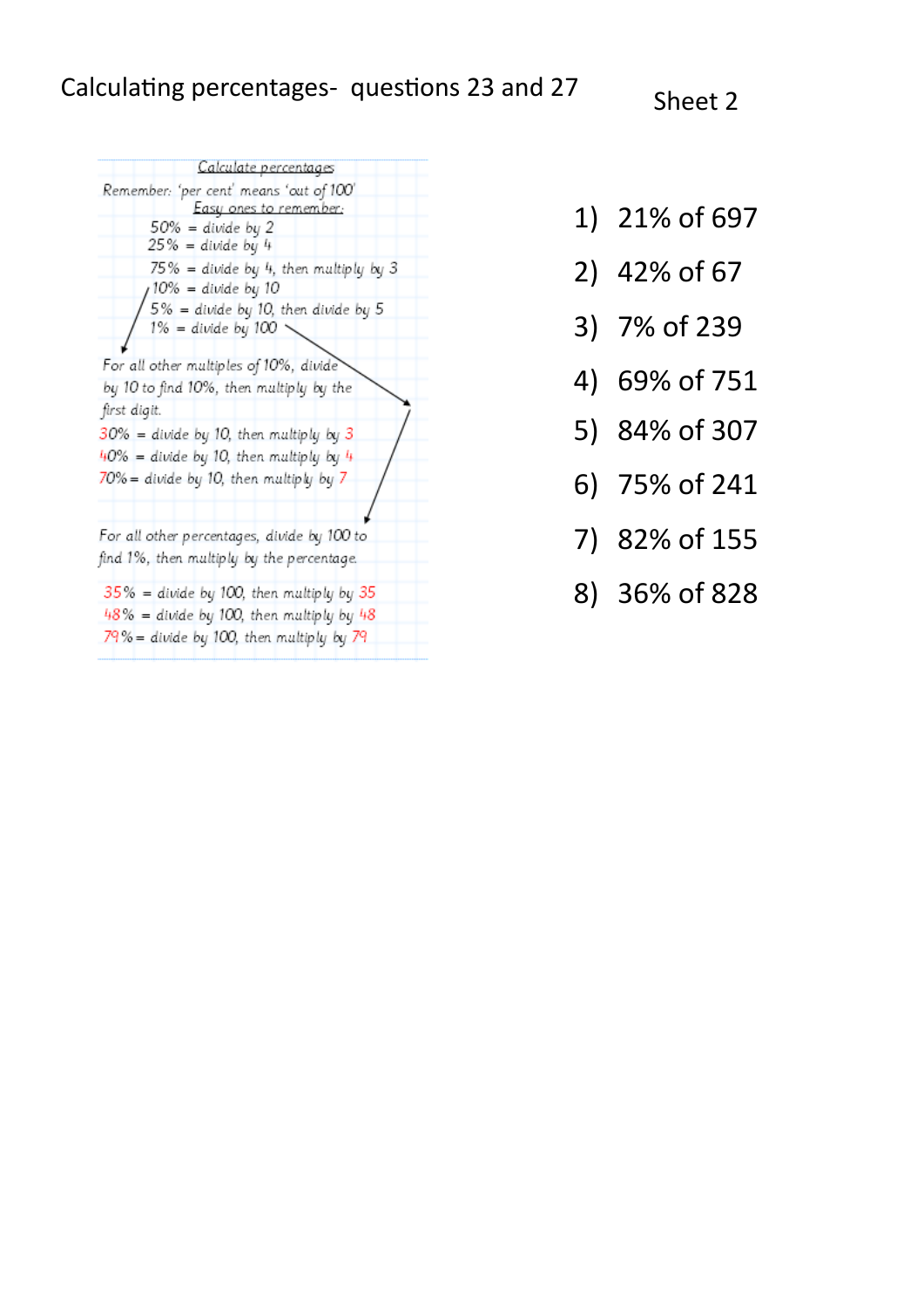## Calculating percentages- questions 23 and 27 Sheet 3



- 1) 38% of 241
- 2) 62% of 215
- 3) 42% of 912
- 4) 37% of 686
- 5) 24% of 240
- 6) 85% of 799
- 7) 67% of 895
- 8) 15% of 92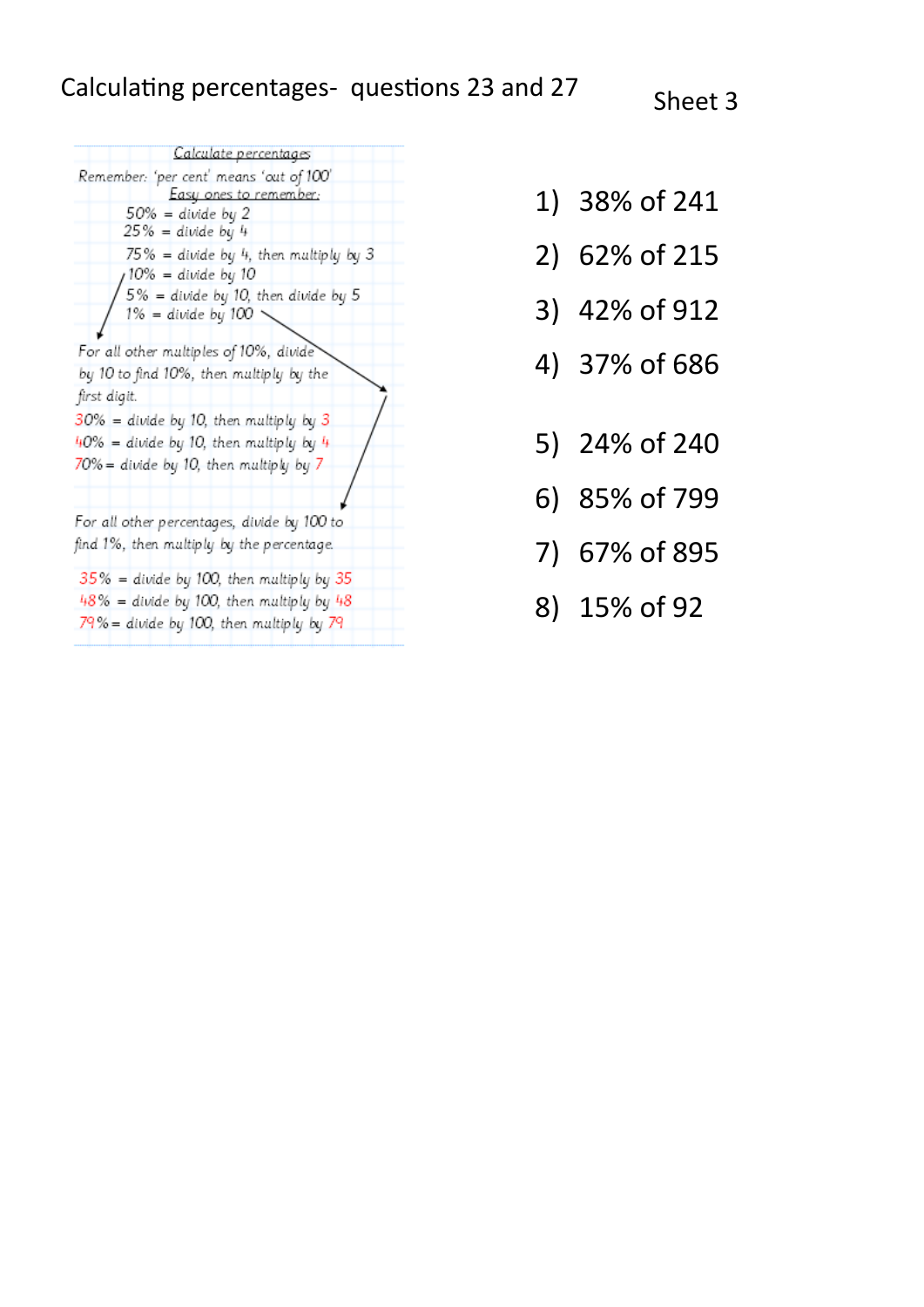Calculate percentages Remember: 'per cent' means 'out of 100 Easy ones to remember;  $50\%$  = divide by 2  $25\%$  = divide by 4  $75\%$  = divide by 4, then multiply by 3  $10\%$  = divide by 10  $5\%$  = divide by 10, then divide by 5  $1\%$  = divide by  $100$ For all other multiples of 10%, divide by 10 to find 10%, then multiply by the first digit.  $30\%$  = divide by 10, then multiply by 3  $40\%$  = divide by 10, then multiply by  $4$  $70%$  = divide by 10, then multiply by 7 For all other percentages, divide by 100 to find 1%, then multiply by the percentage.  $35\%$  = divide by 100, then multiply by 35  $48\%$  = divide by 100, then multiply by  $48$ 79% = divide by 100, then multiply by 79

- 1) 43% of 526
- 2) 36% of 841
- 3) 53% of 947
- 4) 54% of 108
- 5) 1% of 675
- 6) 53% of 850
- 7) 100 % of 576
- 8) 54% of 661